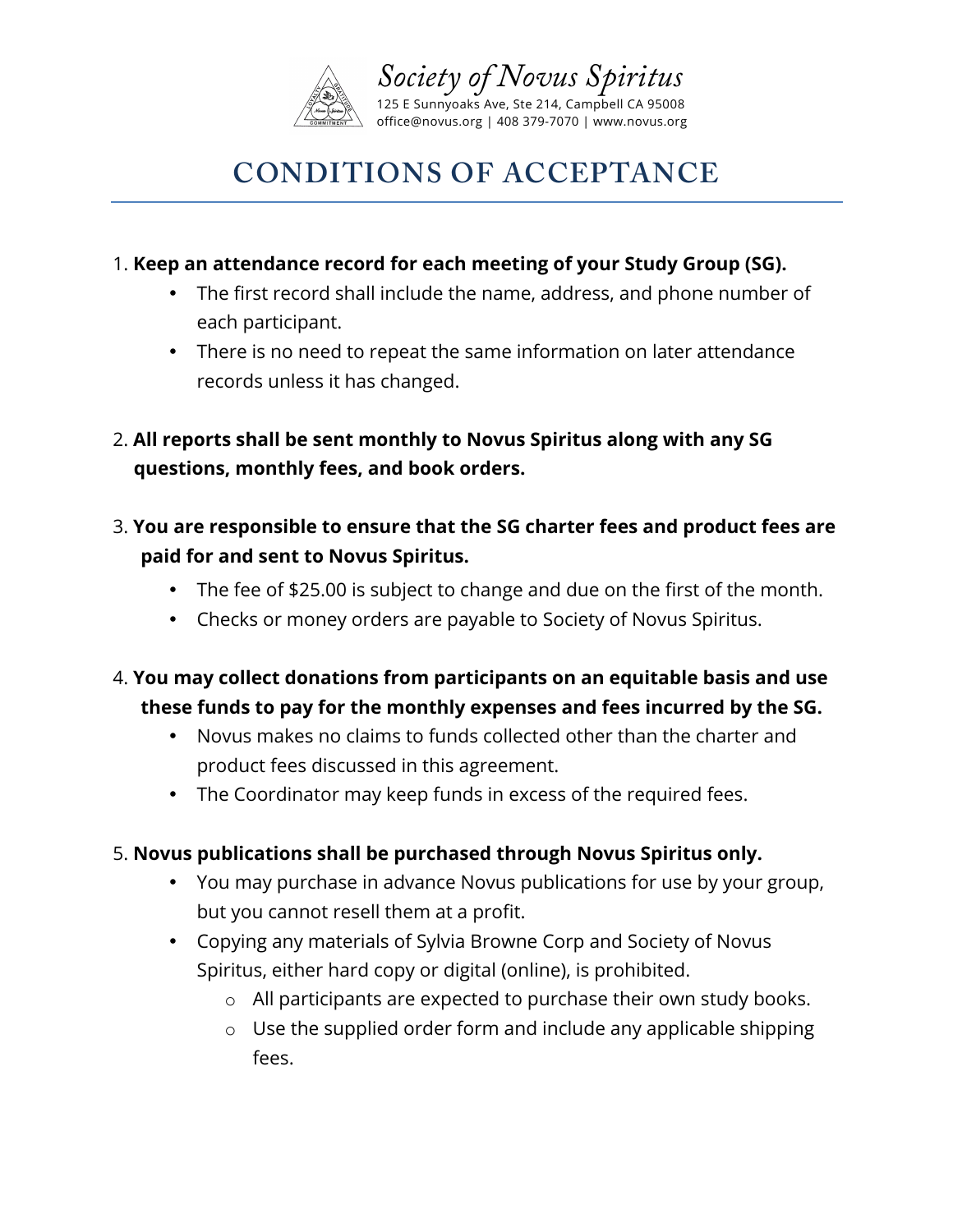- 6. **Follow the study guide outlines provided by Novus and cover the required reading material in your group.**
	- Do not bring other materials to the SG time period.
- 7. **Each SG will be assigned a Liaison as their primary point of contact with Novus Spiritus.**
	- You will follow all direction and guidance from the Liaison.
	- Any SG participant may have access to the Liaison.
- 8. **Questions from your SG that cannot be answered by available materials or experience shall be referred to your Liaison.** 
	- If you are asked such questions please respond by saying, *"I am not sure, but I will get an answer for you."*
	- This will eliminate misinterpretation and confusion.

## 9. **A Study Group shall be limited to twenty people.**

- More than this number shall necessitate splitting into two or more groups.
- 10. **You have the right to refuse entry of anyone, at any time, to your meetings.**
	- You shall inform your Liaison as soon as possible when such action is taken
	- In addition, you will include all the details in your monthly report.
- 11. **Novus Spiritus reserves the right to revoke your Study Group Charter at any time, for any reason, when it is in the best interest of Novus.**
	- If your SG is closed, you shall return all property belonging to Novus Spiritus, if requested.
- 12. **In no case are you allowed to sign a contract on behalf of Novus Spiritus, nor are you allowed to take any action that would incur a liability to Novus.**
	- A Coordinator does not represent Novus as an agent or an employee.